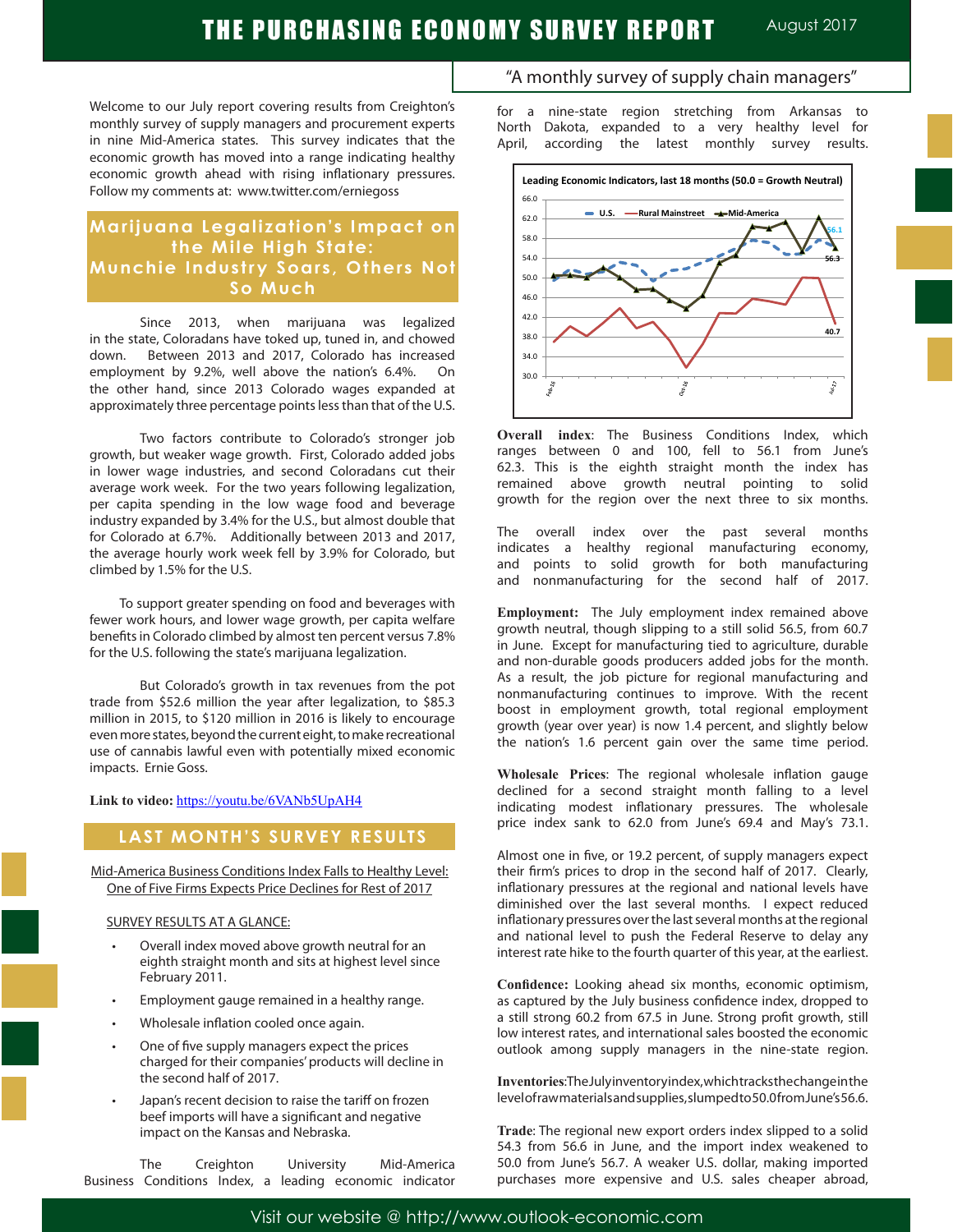undermined imports and cut the growth in new export orders.

Japan'srecentdecisiontoraisethetariffonfrozenbeefimportswill have a significant and negative impact on Kansas and Nebraska. Among U.S. states, Nebraska ranked number one while Kansas was number four in terms of the export of frozen beef to Japan.

**Other components**: Components of the July Business Conditions Index were new orders at 60.8, down from 68.5 in June; production or sales index was 57.7, down from 70.3 in June; and delivery speed of raw materials and supplies dipped slightly to 55.5 from last month's 55.6.

The Creighton Economic Forecasting Group has conducted the monthly survey of supply managers in nine states since 1994 to produce leading economic indicators of the Mid-America economy. States included in the survey are Arkansas, Iowa, Kansas, Minnesota, Missouri, Nebraska, North Dakota, Oklahoma and South Dakota.

The forecasting group's overall index, referred to as the Business Conditions Index, ranges between 0 and 100. An index greater than 50 indicates an expansionary economy over the course of the next three to six months. The Business Conditions Index is a mathematical average of indices for new orders, production or sales, employment, inventories and delivery lead time. This is the same methodology, used since 1931, by the Institute for Supply Management, formerly the National Association of Purchasing Management.

### **MID-AMERICA STATES**

#### ARKANSAS

The July overall index for Arkansas dropped to 61.2 from June's 66.1. Components of the index from the monthly survey of supply managers were new orders at 66.8, production or sales at 63.1, delivery lead time at 60.5, inventories at 53.9, and employment at 61.7. Growth among Arkansas nondurable goods manufacturers is outpacing that of the other eight states in the region. On the other hand, durable goods producers are experiencing slow to no growth. Combined, positive manufacturing growth is now spilling over into the broader state economy.

#### IOWA

The July Business Conditions Index for Iowa sank to 54.9 from 61.4 in June. Components of the overall index from the monthly survey of supply managers were new orders at 60.0, production or sales at 56.7, delivery lead time at 54.3, employment at 55.4, and inventories at 48.4. Benefiting from growth among nondurable goods producers, the state's manufacturing sector continues to expand. However as in past months, slowdowns among durable goods manufacturers, especially agriculture-equipment manufacturers and metal producers, pulled the overall index lower for July.

#### **KANSAS**

The Kansas Business Conditions Index for July slumped to a regional low of 45.9 from June's 56.3. Components of the leading economic indicator from the monthly survey of supply managers were new orders at 50.1, production or sales at 47.4, delivery lead time at 45.4, employment at 46.3, and inventories at 40.4. Kansas's nondurable goods and durable goods manufacturing are shedding jobs, but at a slow pace. Japan's recent decision to raise the tariff on frozen beef imports will have a significant and negative impact on the Kansas economy. Among U.S. states, Kansas ranks number four, behind only Nebraska, Texas, and California in terms of exports of frozen beef to Japan.

"A monthly survey of supply chain managers"

#### MINNESOTA

The July Business Conditions Index for Minnesota declined to a very healthy 63.2 from June's regional high 68.0. Components of the overall July index from the monthly survey of supply managers were new orders at 69.0, production or sales at 65.2, delivery lead time at 62.5, inventories at 55.6, and employment at 63.7. Technology linked manufacturers in the state, including computer and electronic product manufacturers, and medical equipment producers, expanded growth for the month more than offsetting slight weakness among metal producersin Minnesota.

#### MISSOURI

The July Business Conditions Index for Missouri sank to 52.3 from 53.8 in June. Components of the overall July index from the survey of supply managers were new orders at 57.1, production or sales at 54.0, delivery lead time at 51.7, inventories at 46.1, and employment at 52.7. Growth for both nondurable and durable goods manufacturers has been strong for the last several months. Food producers, transportation equipment manufacturers, and metal manufacturers experienced very healthy growth over the past several months.

#### NEBRASKA

The July Business Conditions Index for Nebraska fell to 58.0 from 61.3 in June. Components of the index from the monthly survey of supply managers were new orders at 63.4, production or sales at 59.8, delivery lead time at 57.3, inventories at 51.1, and employment at 58.5. Nebraska's nondurable goods sector, including food processing firms, is expanding at a brisk pace offsetting pullbacks among durable goods producers, including agricultural equipment manufacturers and metal producers. However, Japan's recent decision to raise the tariff on frozen beef imports will have a significant and negative impact on Nebraska's economy if implemented. Japan's action could potentially shave one-half of one percentage point from the state's GDP growth, unless offset with expanding beef exports to China.

#### NORTH DAKOTA

North Dakota's overall, or Business Conditions Index, advanced above growth neutral for the month. The index for July from a survey of supply managers declined to a regional high 66.7 from June's 67.2. Components of the overall index were new orders at 72.8, production or sales at 68.8, delivery lead time at 65.9, employment at 67.2, and inventories at 58.7. Growth among manufacturers and construction firms linked to energy more than compensated for pullbacks among firms tied to agriculture. Oil prices above \$45 per barrel are supportive of growth for the state. Based on surveys over the past several months, the state will continue to add jobs and economic activity through the fourth quarter of this year.

#### OKLAHOMA

After advancing above growth neutral for six straight months, Oklahoma's Business Conditions Index fell below the 50.0 threshold for July joining only Kansas with an overall index below growth neutral. The overall index dropped to 49.4 from 57.7 in June. Components of the overall July index from a survey of supply managers in the state were new orders at 54.0, production or sales at 51.0, delivery lead time at 48.9, inventories at 43.5, and employment at 49.8. Firms linked to energy are once again expanding output and jobs. Oil prices above \$45 per barrel are supportive of growth. On the other hand, metal manufacturers and nondurable goods manufacturers experienced no to negative growth for the month, thus pulling the overall index below growth neutral.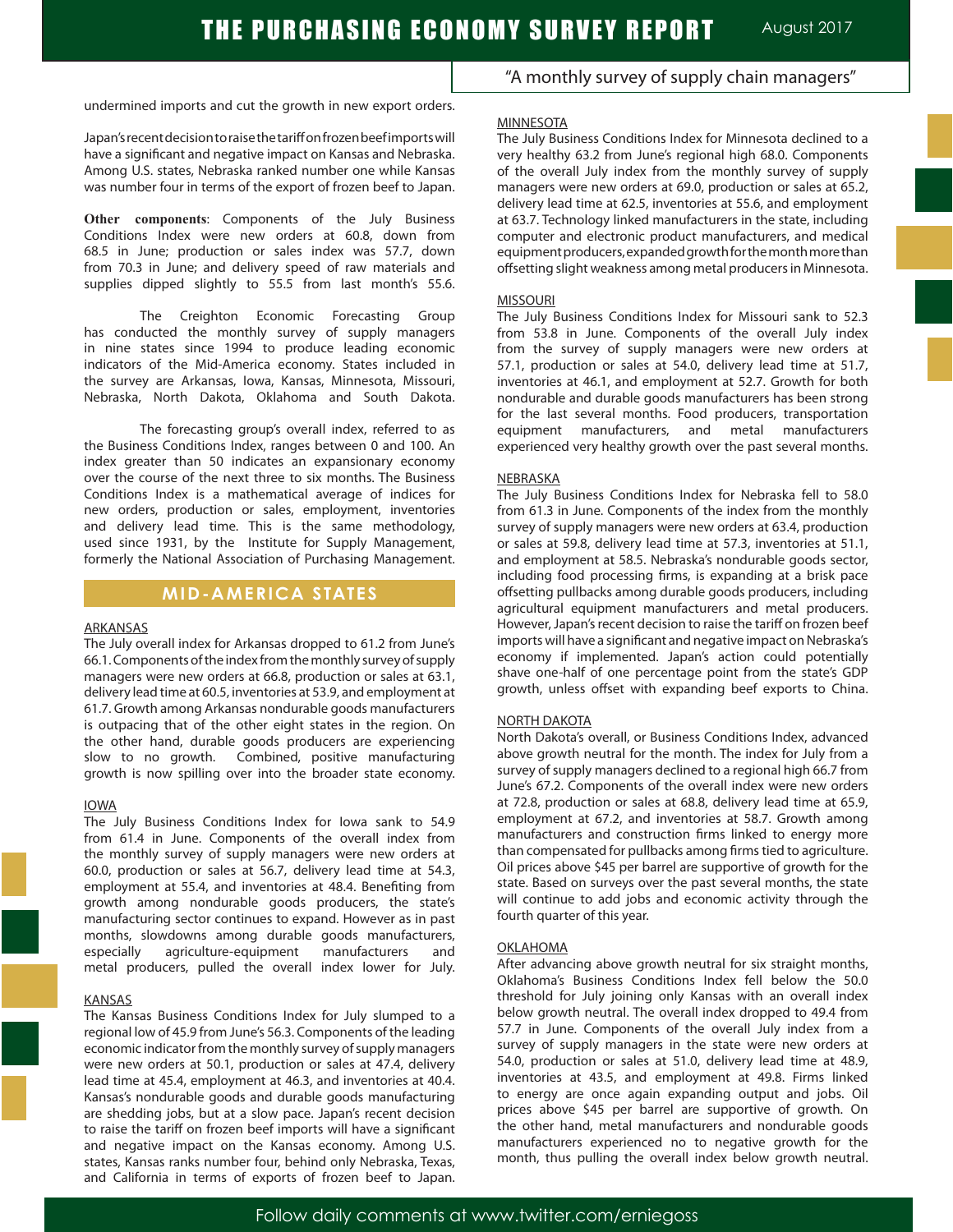### SOUTH DAKOTA

The Business Conditions Index for South Dakota plummeted to 53.3 from June's 67.4. Components of the overall index for the July survey of supply managers in the state were new orders at 58.2, production or sales at 55.0, delivery lead time at 52.7, inventories at 46.9, and employment at 53.7. Expansions among nondurable goods manufacturers in the state more than compensated for slight losses for durable goods producers linked to agriculture. Manufacturing output in the state is growing at a healthy pace even as producers add jobs at a sub-par rate. Growth in the months ahead will be positive but slow for the state.



# **THE BULLISH NEWS**

- The nation added 209,000 jobs for July and the unemployment rate sank to 4.3%.
- The Case-Shiller home price index for the U.S. rose 5.6% in May from one year earlier, but is still 3.7% below its 2006 high.
- The U.S. trade deficit fell sharply in June as exports increased to their highest level in 2½ years, a positive development for the economy. The trade gap decreased 5.9% to \$43.6 billion, the lowest level since October 2016.



Ĩ

# **THE BEARISH NEWS**

- Worker wages rose only 2.4 % in July from one year earlier. This is not significantly above the inflation rate.
- The U.S. economy expanded at an annualized 2.1% rate in the second quarter of 2017. This is at least one percentage point below expectations for a healthy economy.

# **WHAT TO WATCH**

- **Jobs Report on September 1: The Bureau of Labor** Statistics will release its employment report for August. Another reading above 200,000 added for the month will likely push the Federal Reserve to raise rates by another 25 basis points (¼%) in 2017 and as early as Sept. 20.
- **Consumer Price Index on September 14: Stability** is desired by all (1.5% - 2.0% Year-over-year) will be a positive signal.
- **Federal Reserve Meetings on September 20:** The interest rate setting committee of the Federal Reserve meets on Sept. 19-20. There is a 40% likelihood of a short term rate hike but watch for their announcement regarding the sale of their \$4.5 trillion bond portfolio. This sale will tend to raise long-term bond yields (rates).

# **Goss Eggs (Recent Dumb Economic Moves)**

Elon Musk, CEO of Tesla Motors, after riding government subsidies to greater personal wealth now warns that artificial intelligence is a 'fundamental existential risk for human civilization." And "We need to get the regulations

# "A monthly survey of supply chain managers"

out well ahead of the problems appearing." Of course Musk is the new luddite with this baseless sermonizing on technology's job killing power and government's ability to remedy the problem.

Survey results for August will be released on the first business day of next month, September 1.

Follow Goss on twitter at http://twitter.com/erniegoss For historical data and forecasts visit our website at: http://www2.creighton.edu/business/economicoutlook/